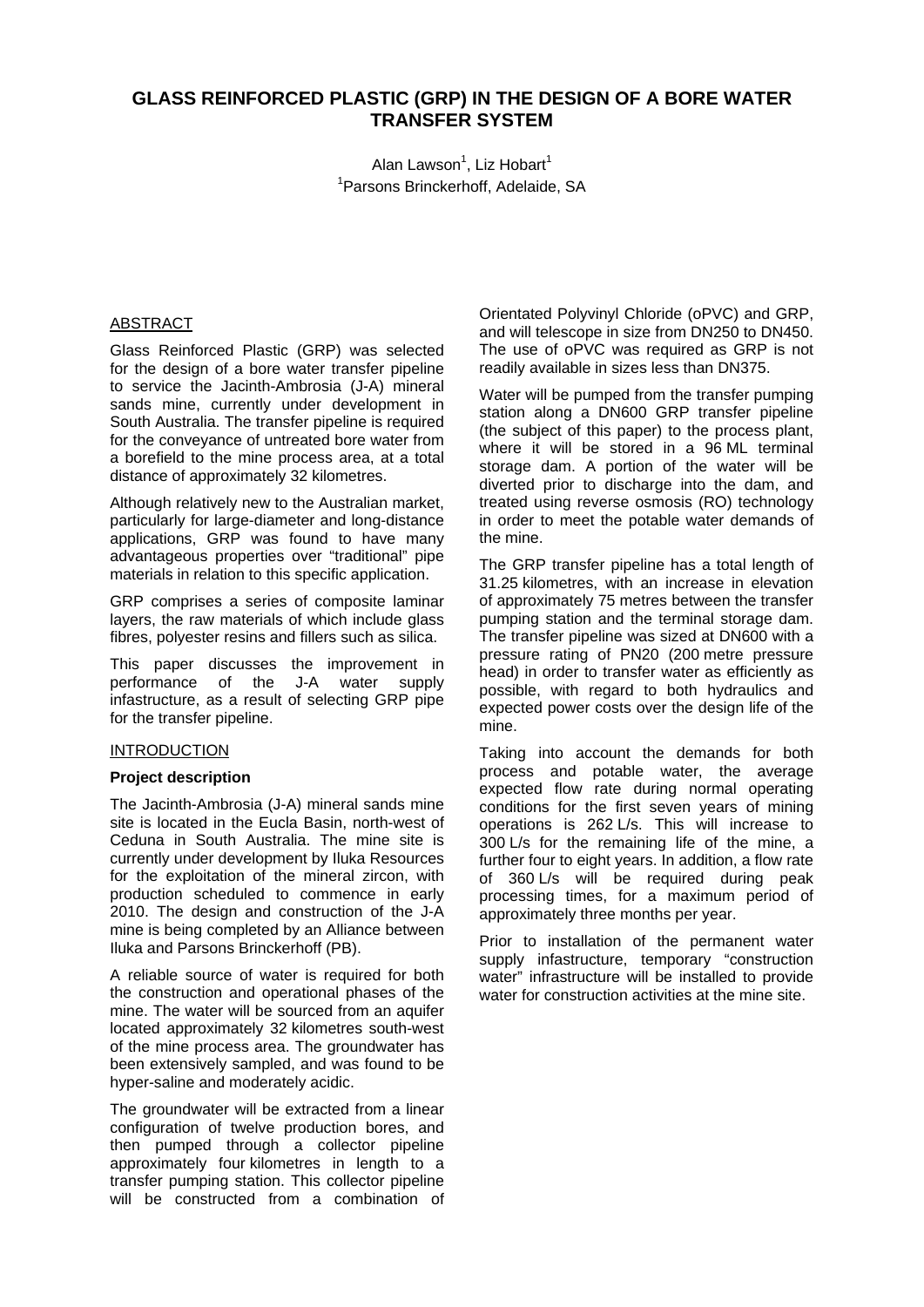### **Application of GRP**

PB's design engineers have traditionally selected metallic pipe materials for largediameter water conveyance projects such as mining operations. Materials used have typically been steel or ductile iron, with an internal cement mortar lining to protect against corrosion from poor water quality. Although plastic pipes such as High Density Polyethylene (HDPE) and PVC are hydraulically smoother than metallic pipes, the primary reason for their exclusion in large diameter applications is that they are not cost-competitive with metallic pipes.

For the above reasons, the original material specification for the J-A transfer pipeline called for Ductile Iron, Cement-mortar Lined (DICL) pipe. However, the recent emergence of an Australian-based and Australian-owned manufacturer of GRP now provides a costcompetitive alternative to metallic pipe materials for large diameter applications. As such, both DICL and GRP were evaluated during the detailed design phase of the project, and the advantageous properties of GRP for this application became apparent.

This paper will describe in detail the major benefits for the J-A project arising from the selection of GRP for the transfer pipeline. In summary, the key benefits are as follows:

- GRP pipe is highly resistant to internal and external corrosion from the aggressive (hyper-saline and moderately acidic) groundwater, which removed the need to apply protective coatings or sleeving;
- GRP pipe is non-conductive, and given the proximity of the transfer pipeline to a highvoltage powerline along much of its alignment, this removed the need for earthing;
- Multiple fittings may be cast monolithically into a single length of GRP pipe, thereby reducing the number of individual fittings and flange connections required. This reduced supply costs, as well as the cost and time associated with installation of the pipeline;
- The modulus of elasticity for GRP is significantly lower than for DICL pipe, resulting in lower transient wave speeds during water hammer events. This meant that expensive water hammer mitigation infrastructure was no longer required, resulting in significant cost savings;
- GRP pipe has a smoother internal surface than DICL pipe, resulting in fewer friction losses along the transfer pipeline. This in turn reduced the required pumping head by approximately 10 metres, lowering the capital

costs for the J-A transfer pumps and also resulting in energy savings during their operation;

- GRP pipe can be supplied in lengths of 12 metres, which is double the standard length of metallic pipes. Consequently fewer pipe connections were required, resulting in faster installation time and associated cost savings;
- GRP pipe is approximately half the weight of metallic pipe per unit length, which results in faster transportation (as more pipe can be transported in a single load) and pipe installation;
- GRP pipe can be stored outdoors in aggressive environments indefinitely without any effect on performance. This was advantageous as the J-A site is located in an arid environment, and is subject to extreme UV exposure and high temperature fluctuations;
- The standard jointing system for GRP pipe consists of a spigot and removable rubberring-joint socket coupling. This method of jointing has several advantages including compatibility with Australian Standard fittings in all materials, and the ability of each spigotcoupling joint to be deflected by up to 3° (1.5° per pipe). This meant that the most cost-effective combination of valves, fittings, and sweep bends could be incorporated into the design;
- The dimensions of each length of GRP pipe is checked at the factory, and those within the required tolerance for diameter are marked "adjustment pipe". These may be cut on-site to any length required, which was useful for accomodating minor design changes as required by conditions on-site;
- GRP pipe is manufactured in Adelaide, South Australia. Due to its relative proximity to the J-A site, the pipe lengths could be delivered approximately 10 weeks earlier than DICL. This allowed the pipeline to be incorporated into the "construction water" infrastructure, thus removing the need for a temporary pipeline.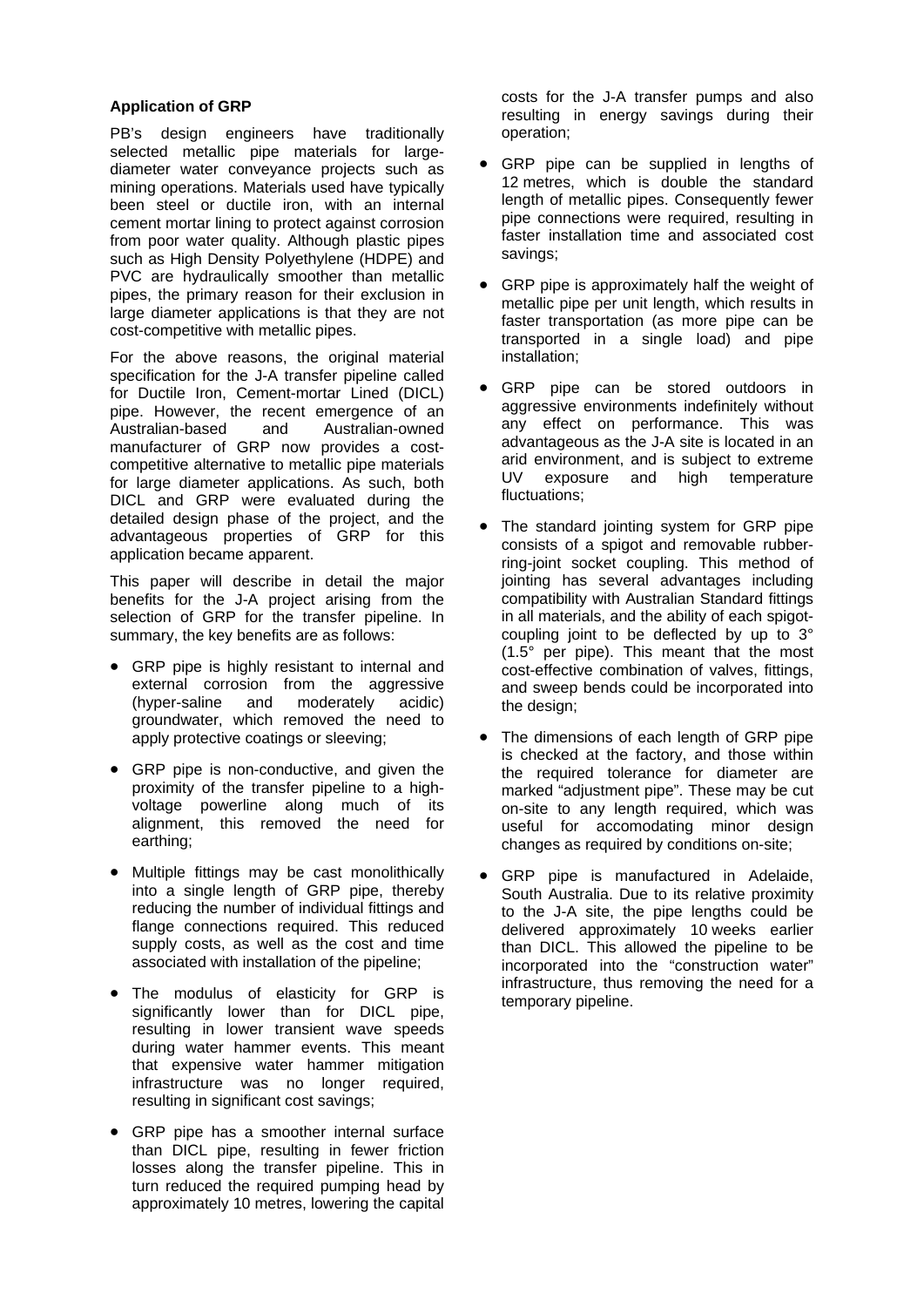#### **DISCUSSION**

The selection of GRP for the transfer pipeline has resulted in numerous benefits to the J-A project, as previously summarised. These benefits are described in greater detail below.

### **Non-corrositivity**

One of the most important aspects to consider with regard to the material selection for the transfer pipeline was the quality of the water to be conveyed. The water extracted from the J-A borefield is characterised by high salinity (TDS > 50,000 ppm) and moderate acidity (pH 5.5). As such, the resistance of the pipeline to internal corrosion was an important consideration.

Testing has shown that GRP pipe can withstand long-term exposure to aggressive internal and external enviornments. An investigation was conducted by *Amiantit Fiberglass Industries*, a Norweigan manufacturer, who excavated a 25 year-old GRP pipe from salt-laden soils, immediately downstream of a sewerage discharge tank. This pipe was subjected to a series of tests, after which it was found that the physical and chemical integrity of the pipe had not diminished (Amiantit 2005).

The non-corrositivity of GRP negated the need for additional protection measures against internal and external corrosion, such as inert coatings and sleeving. The selection of DICL would have required an internal calcium-alumina cement lining, as well as external protection by means of loose polyethylene sleeving.

The soil conditions on-site were found to be slightly alkaline, with a pH of approximately 8.5. The chemical integrity of the GRP pipes allowed the trench backfill to be conditioned with untreated groundwater. This was important, as the groundwater was the only water source available on-site during installation of the transfer pipeline This removed the need to import water during pipeline installation. Had the pipeline been constructed from DICL, potablequality water would have been required for soil conditioning.

Figure 1 shows the backfilled trench along the J-A transfer pipeline being conditioned with water to assist with soil compaction.



*Figure 1: Conditioning of trench backfill with untreated groundwater from the J-A borefield.* 

#### **Non-conductivity**

The pipeline alignment runs adjacent to a highvoltage powerline for much of its length. Since GRP pipe is non-conductive, earthing of the pipe for protection against induced currents from the powerlines and transformers was not required. This would have been necessary if the transfer pipeline was constructed from DICL.

#### **Monolithic pipe "specials"**

A distinctive advantage of GRP pipe over DICL for the J-A project was the ability to construct custom-designed monolithic pipe "specials". This allowed any configuration of required tees, elbows, reducers and flanges to be cast into a single length of pipe. Pipe "specials" were incorporated into the design of the transfer pipeline in a range of configurations, including isolation valve assemblies, scour tees, air valve assemblies, pipe bends and thrust flanges.

This design approach resulted in a significant reduction to the quantity of fittings, flange connections and thrust restraints required for installation of the transfer pipeline. This created an important cost benefit to the project, attributed to a reduction in supply and installation costs arising from a reduction in the number of joints required.

Figure 2 provides an example of a monolithic pipe "special" constructed from GRP. The fittings shown were designed for the isolation valve assemblies located along the transfer pipeline.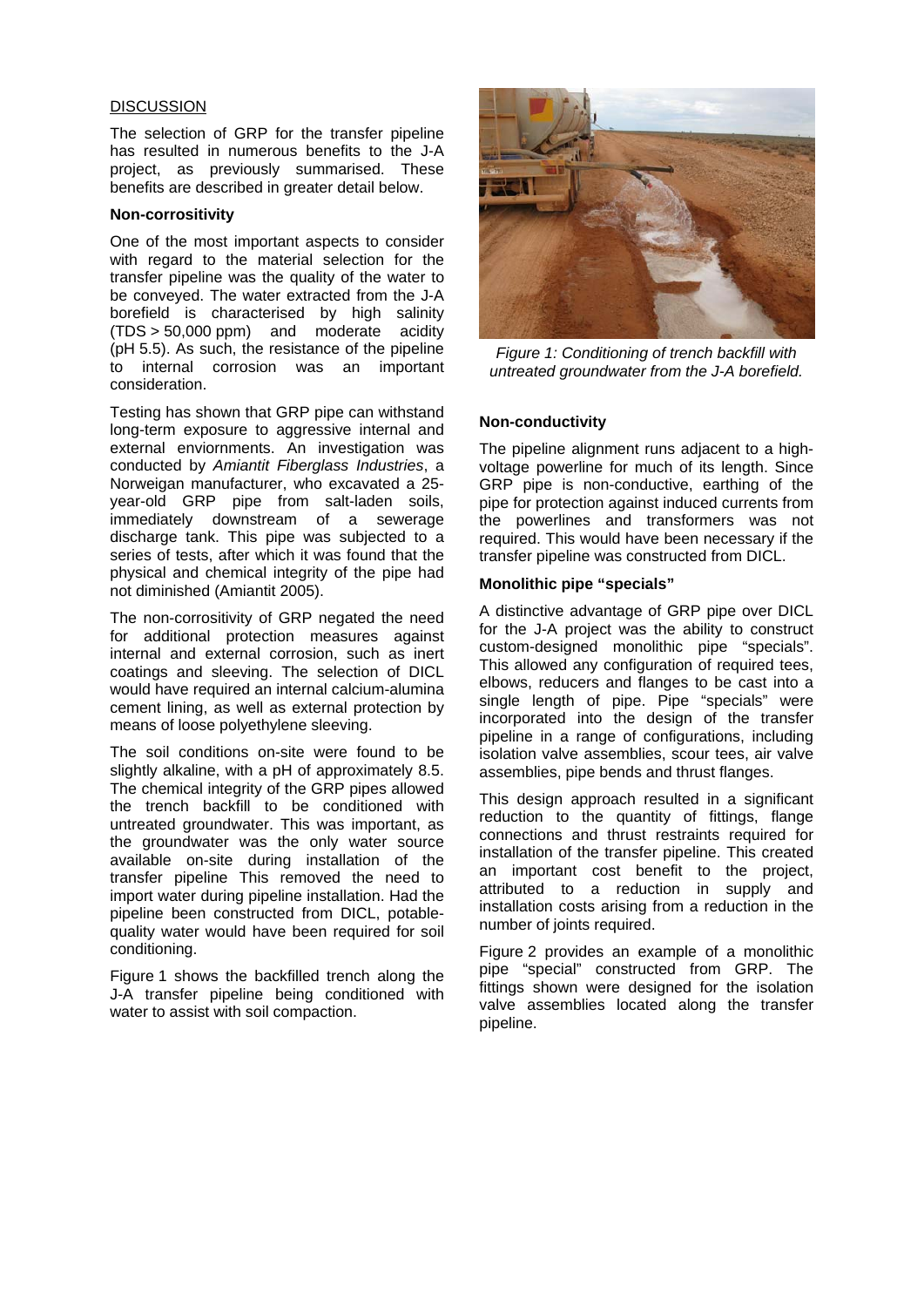

*Figure 2: GRP monolithic pipe "specials" serving as isolation valve assemblies. Each fitting contains a scour and air valve tee, one flanged end and one spigot end.* 

### **Modulus of elasticity**

As for the majority of plastic pipes, GRP pipe has a modulus of elasticity that is much lower than for metallic pipe materials such as DICL or steel (24,000 MPa for GRP compared to 165,000 MPa for DICL). This property has a direct effect on the transient wave speed (celerity) propagating through the fluid medium during water hammer events. The lower modulus of elasticity associated with GRP considerably reduces the celerity and therefore the impact on the water supply infrastructure associated with water hammer effects. The calculated celerity in a DN600, PN20 GRP pipe is approximately 610 m/s, compared to approximately 955 m/s for the equivalent size and pressure rating in DICL.

This was a significant factor in the decision to select GRP over DICL for the J-A transfer pipeline, as the lower celerity associated with GRP pipe negated the need for expensive water hammer mitigation infrastructure. This resulted in a potential saving in excess of \$0.5 million for the project.

#### **Smooth internal surface**

The most significant advantage of GRP with regard to operational efficiency is the smooth internal surface that is characteristic of plastic pipes. GRP pipes have a roughness height of approximately 0.035 mm (Iplex Pipelines Australia 2008) whilst DICL pipes have a roughness height of approximately 0.15 mm (Tyco Flow Control 2000). GRP pipe will maintains its smooth surface for a number of years, whilst DICL is prone to pitting and scaling of the internal concrete surface over time.

The smooth internal surface of GRP pipe results in significantly lower frictional head-loss during operation. Consequently, a lower pressure head is required to pump the water through the

transfer pipeline during the life of the mine. This will create cost benefits through the selection of a smaller pump, leading to a reduction in power consumption during operation, as well as the immediate savings in terms of capital cost. For the J-A project, approximately 10 metres less pumping head was required to transfer water along the 32 kilometre length of GRP transfer pipeline, compared to the equivalent length in DICL.

Reduced power consumption will also result in lower Carbon Dioxide  $(CO<sub>2</sub>)$  emissions. This contributes towards demonstrating a commitment to environmental sustainability, an expectation of current mining operations in Australia. Optimal design of engineering systems through reduction of energy usage can has an important role in achieving these goals.

The reduction in operational pumping head whilst maintaining the size of the transfer pipeline also creates the opportunity to increase the flow rate in future without compromising the pressure rating of the pipe. Given the nature of the mining industry in which the size and quality of the deposits are not certain from the outset, this was an important consideration for the J-A project. Furthermore, during the design phase of the project, the client was investigating the viability of an additional mineral deposit in close proximity to the J-A deposits, which could potentially increase the water requirements of the mining operation.

### **Pipe lengths**

GRP pipes are manufactured by means of a continuous winding process, and so can be produced to any length required. However, pipe lengths are generally limited to 12 metres due to the logistics of transportation. This is double the standard length for metallic pipes, including DICL. Where possible, 12 metre GRP pipe lengths were specified for the transfer pipeline, which resulted in fewer joints per unit length. This reduced the time required for installation, with associated cost-savings.

### **Pipe weight**

GRP pipe is less than half the weight per unit length for an equivalent size and pressure rating of DICL pipe. The GRP pipe used for the J-A transfer pipeline, (which is of size DN600 and pressure rating PN20), is approximately 40% of the equivalent weight of DICL per unit length. This "lightweight" characteristic of GRP pipe allows the pipes to be transported and installed more quickly and with greater ease. Figure 3 shows a truck delivering a batch of 12 metre length GRP pipes to the J-A site.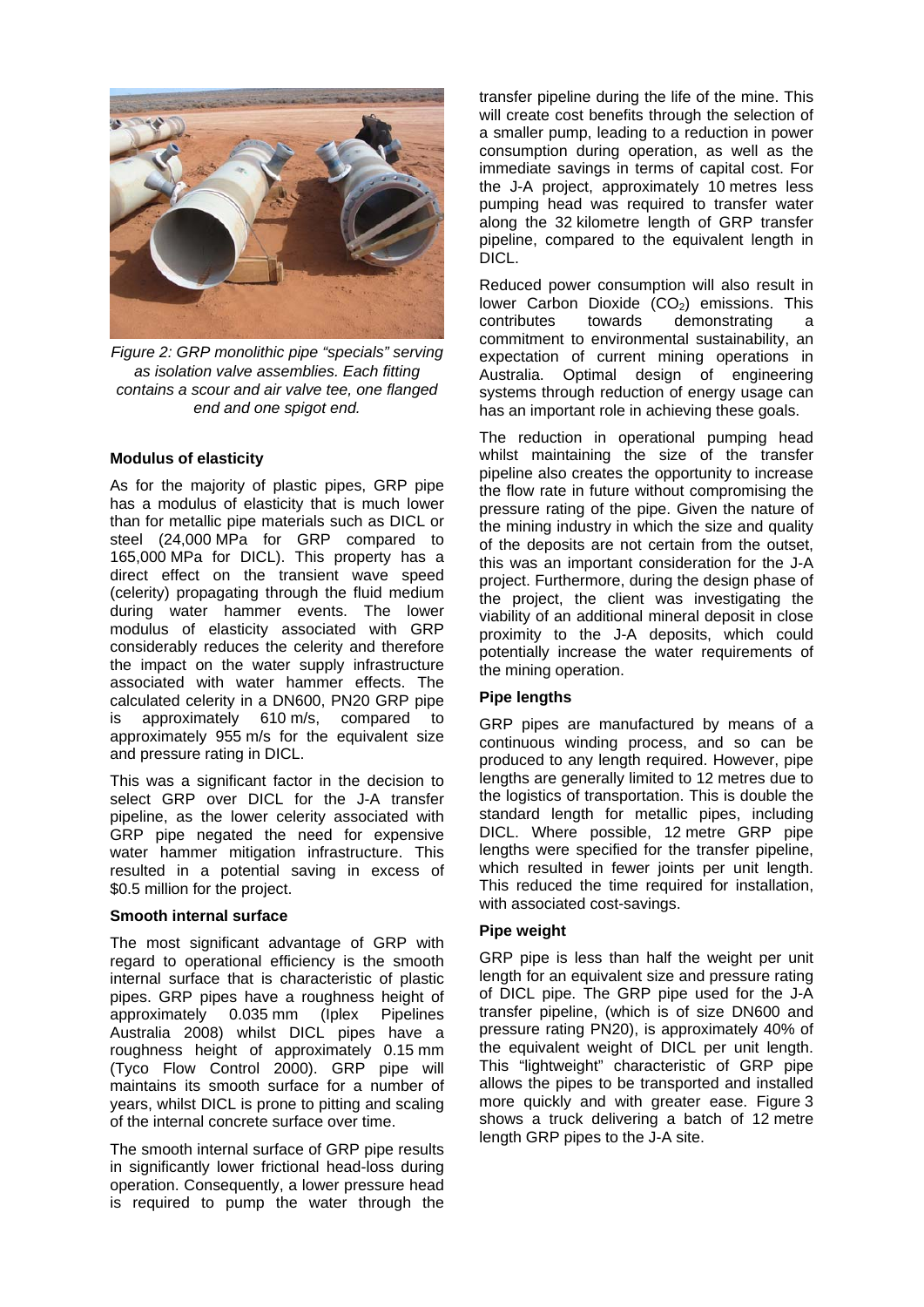

*Figure 3: A batch of 12 metre length GRP pipes being delivered to the J-A site. Longer pipes require fewer joints per unit length, simplifying the installation process.* 

### **Storage requirements**

GRP pipe can be stored outdoors and unsheltered for an indefinite period with no impact to the integrity of the pipe, even in arid environmental conditions. The only effect is some weathering to the outer layer manifest by increased external roughness and discolouration of the pipe. This has no effect on the structural or chemical integrity of the pipeline. In contrast, DICL pipe cannot be left exposed for any prolonged period of time. DICL pipe requires a sheltered storage area, with airtight plugs fitted to the end of each pipe in order to prevent the cement mortar lining from drying out and the subsequent formation of cracks.

GRP pipe was therefore better suited to storage in the environmental conditions encounted at the J-A site. Lengths of pipe were able to be delivered and "strung out" adjacent to the pipe alignment prior to installation, without the need for an intermediate storage location. Figure 4 shows a batch of pipes laid alongside the trench, ready for installation.



*Figure 4: Pipe lengths "strung" along the alignment, ready for installation.* 

### **Rubber-ring jointing system**

The standard jointing system for GRP consists of a spigot and rubber-ring coupling. This is a flexible jointing system which allows for a maximum deflection of 3° per joint for a DN600 PN20 pipe. This feature was exploited in the design of the J-A transfer pipeline, which incorporated long-radius sweeps into the design in order to change the pipeline direction. This approach removed the need to incorporate additional bends into the pipeline, thus avoiding increased costs for additional fittings and associated thrust restraints.

It is noted that the permissible deflection range of GRP pipe may not be useful for installations in which there are tight space constraints. However, the J-A transfer pipeline was installed within a Miscellaneous Purpose Lease (MPL) corridor of width ranging from 50 metres to 100 metres, which was ample space.

Although the standard jointing system for GRP pipes is spigot-coupling, it is possible to incorporate flanged connections as required. However, the cost of manufacturing flanged GRP pipes is high compared with DICL pipe, and as such the production of these is limited. As an alternative, GRP flange-spigot couplings can be fitted to the end of regular spigot-end GRP pipes. This allows for greater design flexibility, as the flanged coupling can be placed at any location along the pipeline by cutting the pipe as required.

Pipeline systems are modular in configuration and often constitute a variety of pipework and material constituents. The ability of GRP pipe to connect to a variety of Australian Standard metallic and plastic fittings was important, as this increased the options available in the selection of valves and fittings. GRP pipe is compatible for connection to ductile iron, PVC-U, PVC-M, PVC-O, and many asbestos cement (AC) pipe materials. Since all GRP fittings, including pipe flanges, are manufactured by hand, non-standard sizes may also be constructed if required. This flexibility allowed a greater range of fittings and pipes to be incoprorated into the design of the J-A transfer pipeline, allowing the design team to minimise costs and lead-times for its supply.